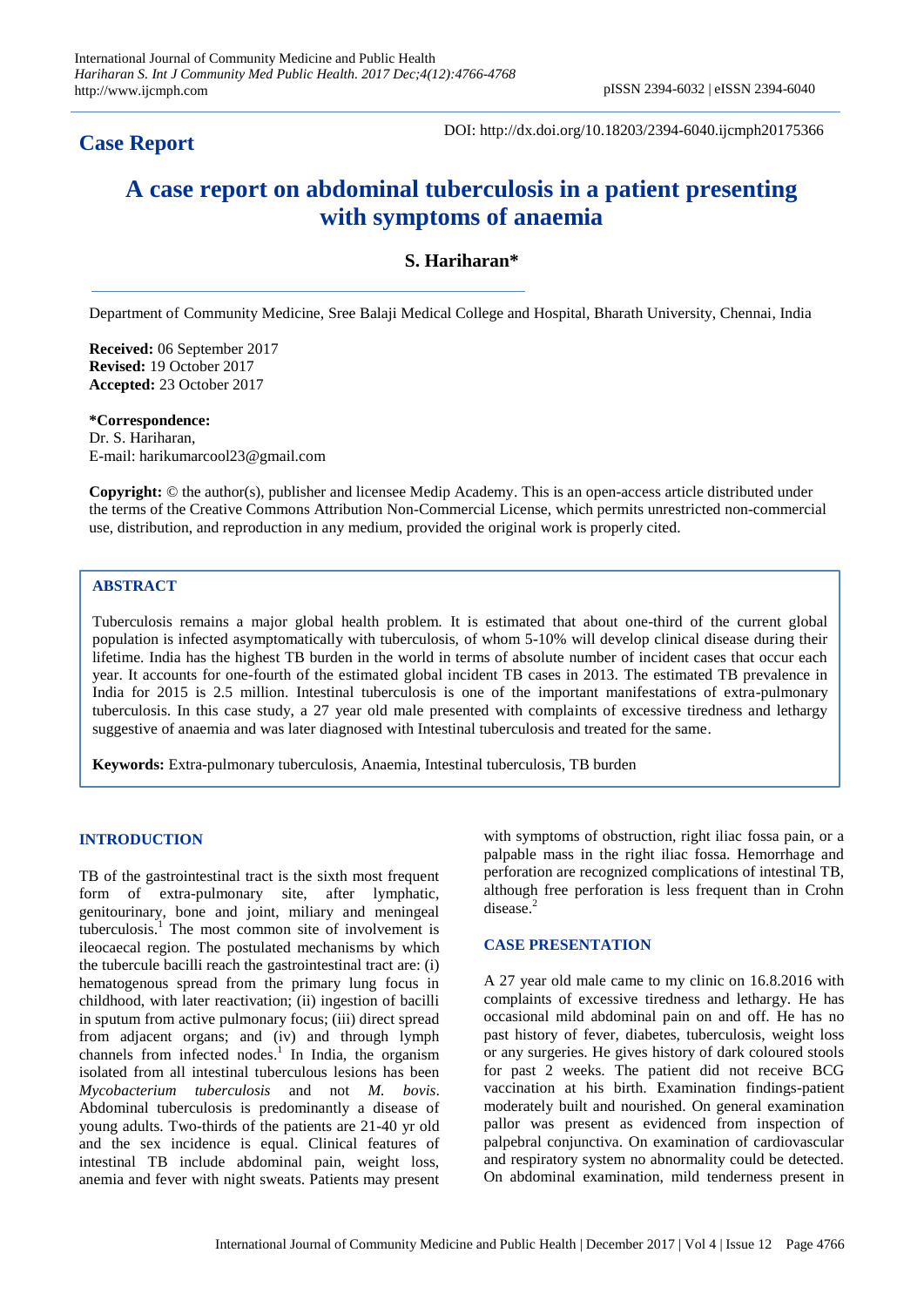epigastric and para-umbilical areas otherwise abdomen was soft on palpation and no organomegaly or mass could be detected. Patient was asked to take a panel of blood tests along with stool examination (17.8.2016). His Haemoglobin level (Hb) was very low 6.8%, peripheral blood smear showed microcytic, hypochromic anaemia and stool examination revealed occult blood. HIV and HBsAg tests were negative. Upper GI Endoscopy revealed lower oseophagitis. Ultrasound reports were normal. He was treated with two units of packed cell transfusion along with proton pump inhibitor Rabeprazole and oral iron supplements for 2 months. Hb levels steadily increased 10.8% (on 20.8.2016) and 12.4% (on 31.10.2016). Patient improved symptomatically but patient's Hb dropped to 10.9% on 26.11.2016 which warranted further investigations (Table 1); colonoscopy report was normal, stool examination revealed occult blood and capsule endoscopy (Figure 1) was done on 5.12.2016 which showed multiple large ulcers from the mid jejunum. Some areas showed scarring with healing. There are areas of ulcers involving the entire circumference of the small bowel with capsule struggling to pass through suggestive of possible structuring. Findings were suggestive of probable Crohn's disease. CT abdomen showed mesenteric lymph node enlargement suggestive of intestinal tuberculosis. Interferon gamma release assay was positive (12.22 IU/ml) suggestive of TB and fecal calprotectin level was normal (32 microgram/gram) suggestive of absence of Crohn's disease. Chest xray revealed no abnormalities. The above findings favoured the diagnosis of intestinal tuberculosis thus ruling out Crohn's disease. Patient was started with antituberculous drugs and got symptomatically improved.

|  |  | Table 1: Blood test report. |
|--|--|-----------------------------|
|--|--|-----------------------------|

| <b>Tests</b>          | 17.8.16            | 20.8.16                  | 31.10.16 | 26.11.16                 | 15.1.17                  | 15.2.17                  | 4.3.17                   | <b>Normal values</b>              |
|-----------------------|--------------------|--------------------------|----------|--------------------------|--------------------------|--------------------------|--------------------------|-----------------------------------|
| <b>RBC</b>            | 3.6                | 4.3                      | 5.1      | 4.4                      | 4.2                      | 4.5                      | 4.6                      | $4.5 - 6$<br>million/ $mm3$       |
| Hb                    | 6.8                | 10.8                     | 12.4     | 10.9                     | 10.4                     | 9.8                      | 9.9                      | 13.5-18%                          |
| <b>PCV</b>            | 24.6               | 35                       | 40       | 34.2                     | 32.9                     | 33.9                     | 32                       | 40-54%                            |
| <b>MCV</b>            | 67.8               | 72.8                     | 77.6     | 77.7                     | 78.2                     | 75.2                     | 68.8                     | 78-94 fl                          |
| <b>MCH</b>            | 19                 | 22.5                     | 24.1     | 24.9                     | 24.6                     | 21.7                     | 21.2                     | 27-32 pg                          |
| <b>MCHC</b>           | 28                 | 30.9                     | 31.1     | 32                       | 31.5                     | 28.9                     | 30.9                     | 30-36%                            |
| <b>TLC</b>            | 6000               | 6700                     | 7800     | 5500                     | 5200                     | 5100                     | 4300                     | 4000-11000<br>$\text{cells/mm}^3$ |
| <b>Platelet count</b> | 4.4                | 4.0                      | 4.0      | 5.77                     | 4.2                      | 4.1                      | 3.74                     | $1.5 - 4.5$<br>$lakhs/mm^3$       |
| <b>Bleeding time</b>  | $1.40$ min         | $\overline{\phantom{a}}$ | -        | $\overline{\phantom{0}}$ | $\overline{\phantom{a}}$ | -                        | $\overline{\phantom{0}}$ | $1-4$ min                         |
| <b>Clotting time</b>  | $4.35 \text{ min}$ |                          |          |                          | $\overline{\phantom{a}}$ | $\overline{\phantom{0}}$ | $\overline{\phantom{a}}$ | $3-7$ min                         |



**Figure 1: Capsule endoscopy showing areas of ulcer and scarring in small intestine.**